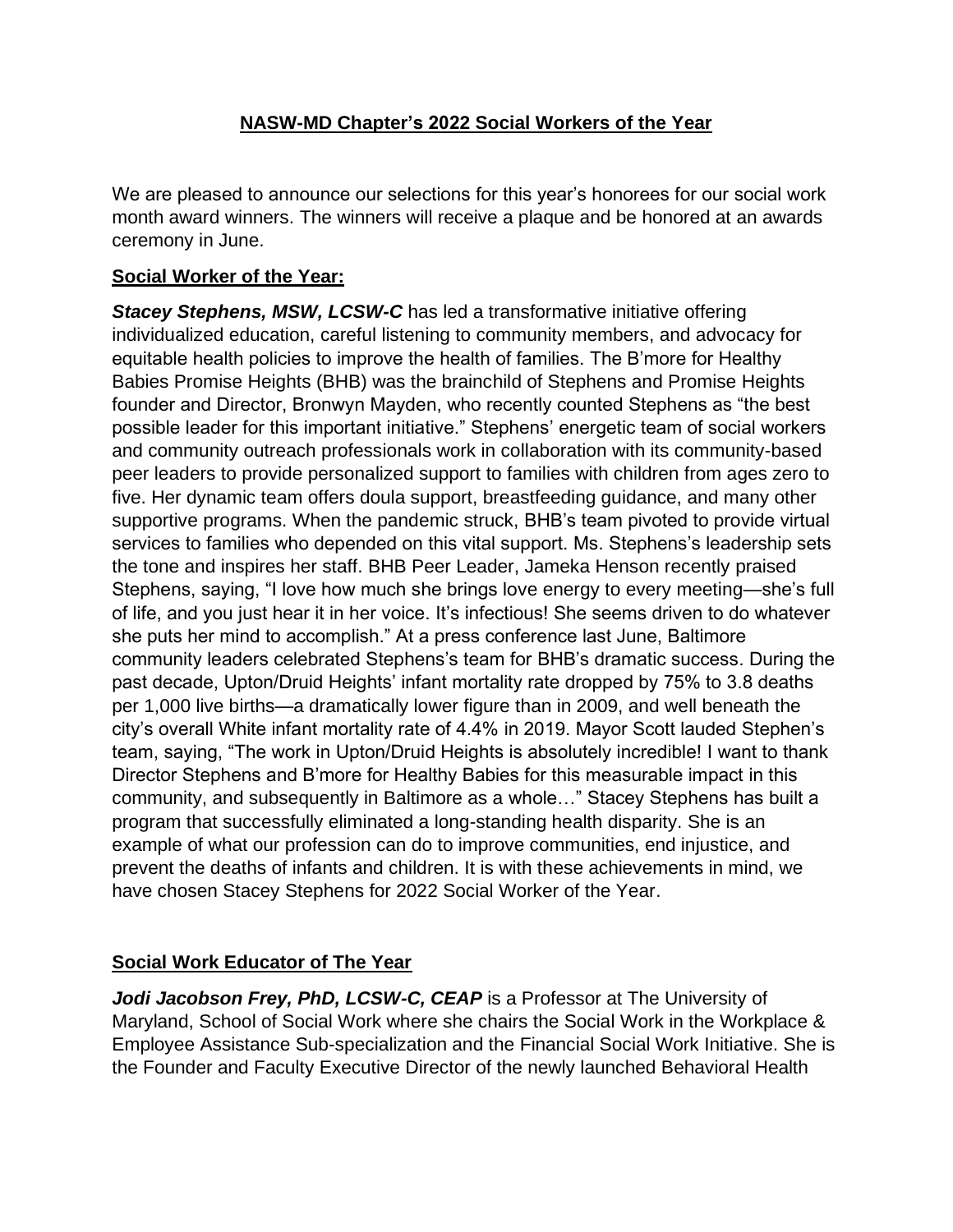and Well-Being Lab (BHWell Lab). She is also co-Chair of the University of Maryland Mental Health and Addiction Health Disparities Think Tank.

Dr. Frey's research focuses on workplace behavioral health, including the impact of employee health and well-being on productivity and safety. She studies the effectiveness of employee assistance, work/life, and related programs for working-age adults and working families. She has dedicated a significant portion of her research and advocacy to suicide prevention and crisis response in the workplace.

Recent articles have been published in JAMA, American Journal of Addictions, Social Work, J Journal of Occupational and Environmental Medicine, Journal of Workplace Behavioral Health, Research on Social Work Practice, and Suicide and Life-Threatening Behavior, and Harvard Business Review. Dr. Frey regularly presents her work at international conferences and she serves as Co-Editor-in-Chief for the Journal of Workplace Behavioral Health. She is also the Co-Founder of the award-winning International Employee Assistance Digital Archive, housed at the University of Maryland.

Dr. Frey co-chairs the Workplace Suicide Prevention and Postvention Committee where she helped write and now co-leads the dissemination of the National Guidelines for Workplace Suicide Prevention. She is also a past chair of EAPA's Subcommittee on Workplace Disaster Preparedness and Response and her leadership on this committee was recognized when she received the 2006 EAPA President's Award for Excellence.

Prior to teaching, Dr. Frey provided workplace mental health and EAP services to NASA, Goddard Space Flight Center, where she was recognized with several awards for her service to employees and family members. She continues to fuel her passion for workplace behavioral health and support for working families through her research, teaching and service to the social work profession.

## **Lifetime Achievement Award:**

Congratulations to *James Forte, MSW Ph.D* who is this year's recipient of the Lifetime Achievement Award. The depth and breadth of Jim Forte's contributions to the social work profession and community are truly outstanding. Since 1976, he has been working with vulnerable populations, the chronically mentally ill, the homeless, those struggling with disabilities, and the incarcerated. Dr. Forte began working at Salisbury University in 2003. Since then, he has positively impacted the lives of thousands of social work students and has made significant contributions to the University and social work profession. Forte's contribution to scholarly research is remarkable. He has published more than 40 scholarly articles and four books. He has also reviewed numerous articles and books for many professional journals and publishers. In 2020 alone, Jim contributed eleven reviews of scholarly articles to three different journals. He has also given around 100 presentations at local, regional, national, and international conferences. He